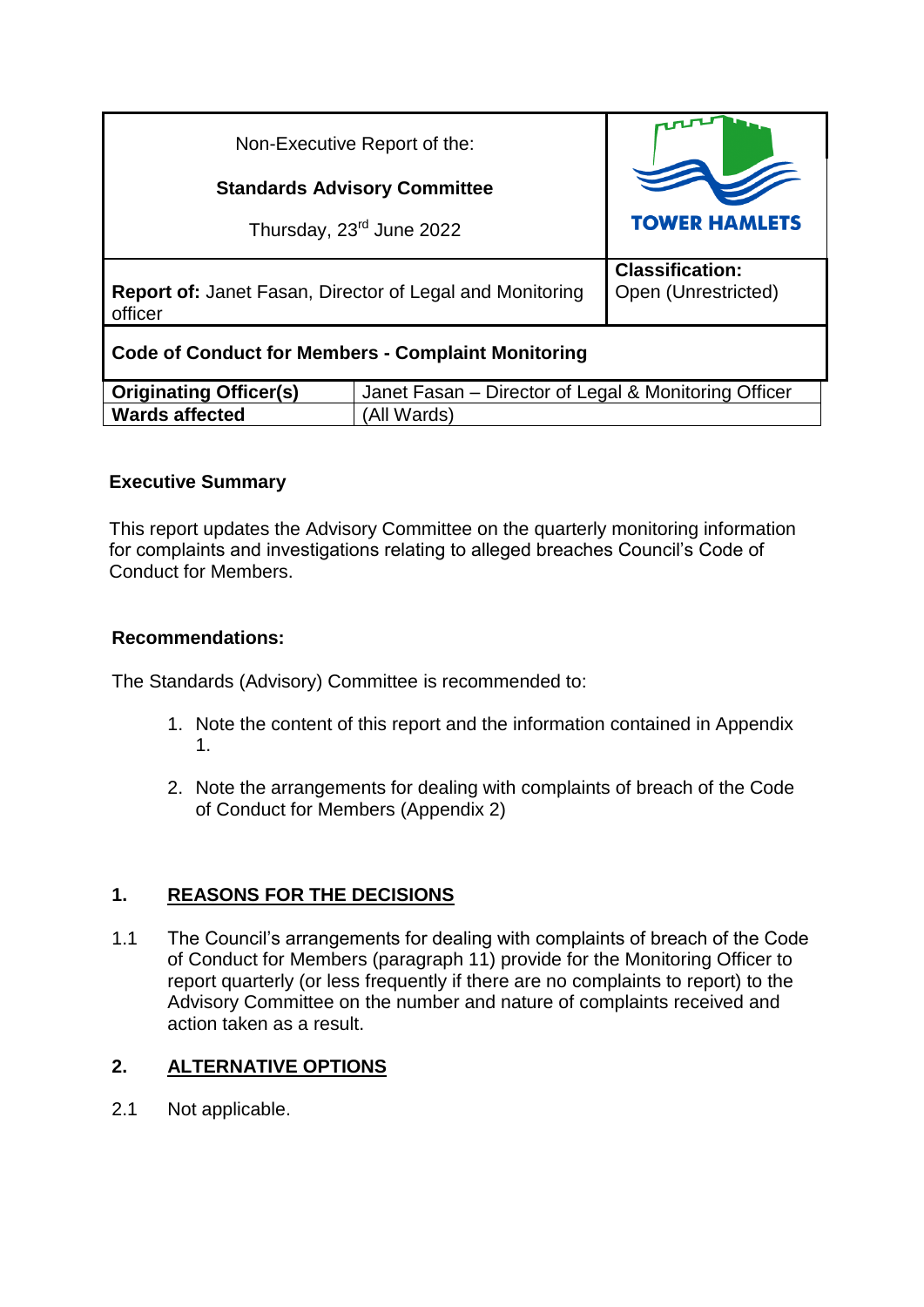## **3. DETAILS OF REPORT**

- 3.1 The provision of quarterly reports relating to the number and nature of complaints assists the Advisory Committee in exercising its oversight role in terms of promoting and maintaining high standards of conduct.
- 3.2 The Advisory Committee last considered a monitoring report at its meeting on 25<sup>th</sup> November, 2021. Since that report there have been 5 new complaints of alleged breach of the Code of Conduct, of which 3 has been closed. A breakdown of the open complaints only is contained in Appendix 1.
- 3.3 The committee should note that the open complaints are a carry-over from the last administration.
- 3.4 Since this is the first meeting of the committee under the new administration, a copy of the Council's Arrangements for dealing with complaints is attached to the report for noting.

## **4. EQUALITIES IMPLICATIONS**

4.1 There are no specific equalities implications arising from this report.

#### **5. OTHER STATUTORY IMPLICATIONS**

- 5.1 This section of the report is used to highlight further specific statutory implications that are either not covered in the main body of the report or are required to be highlighted to ensure decision makers give them proper consideration. Examples of other implications may be:
	- Best Value Implications,
	- Consultations,
	- Environmental (including air quality),
	- Risk Management,
	- Crime Reduction,
	- Safeguarding.
- 5.2 The Council's arrangements for dealing with complaints of breach of the Code of Conduct for Members were revised in December 2016 to improve the transparency and efficiency of the process.

## **6. COMMENTS OF THE CHIEF FINANCE OFFICER**

- 6.1 This report details the framework used by the Monitoring Officer to provide quarterly reporting of Members complaints via the Advisory Committee and the number and nature of complaints, as per para 1.1
- 6.2 There are no financial implications arising from this report. However in the event that the Council agrees further action in response to this report, then approval for any further resources will need to be approved using existing financial regulatory rules prior to the making of any financial commitment.